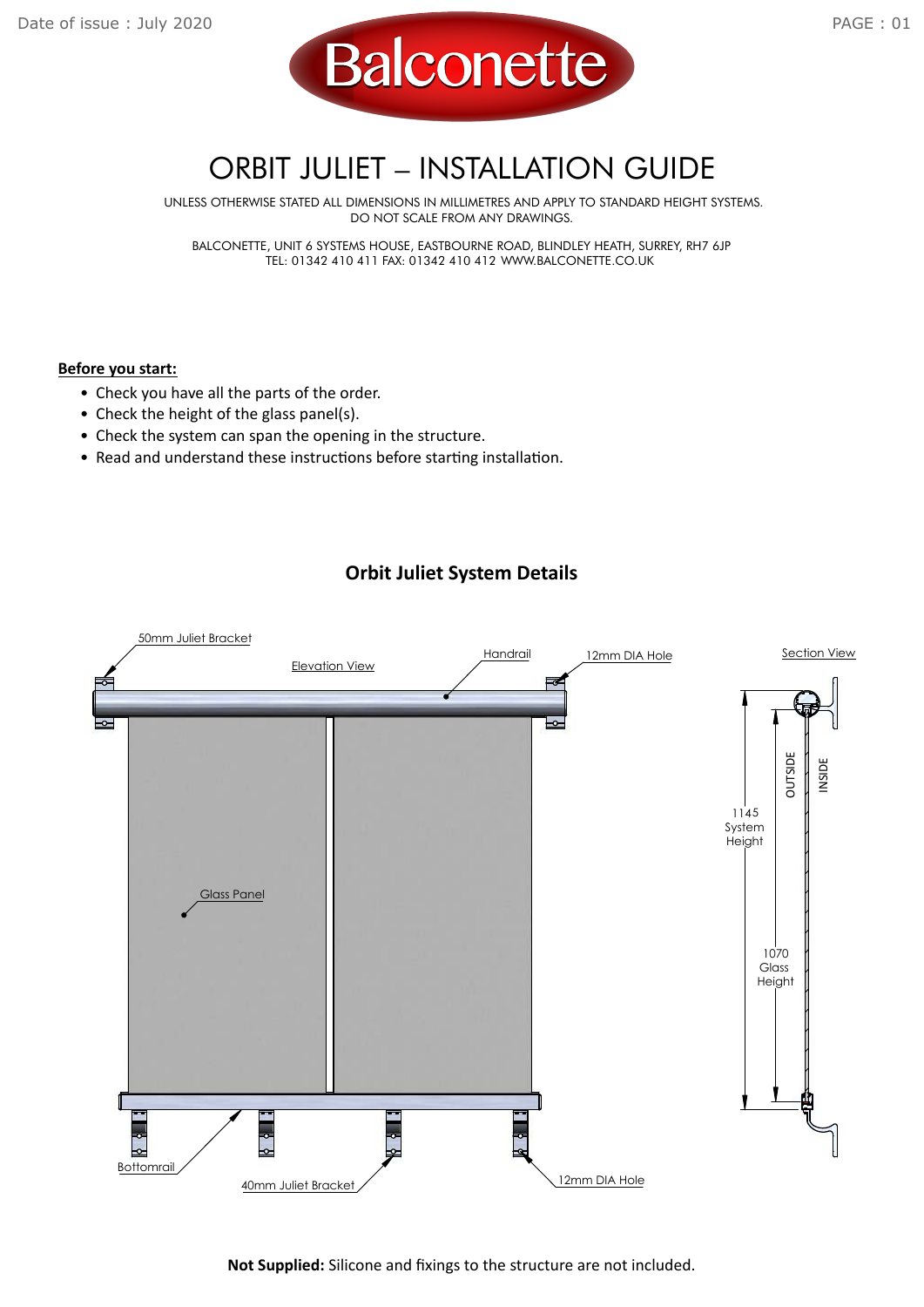

Bottomrail - Detailed View



**Not Supplied:** Silicone and fixings to the structure are not included.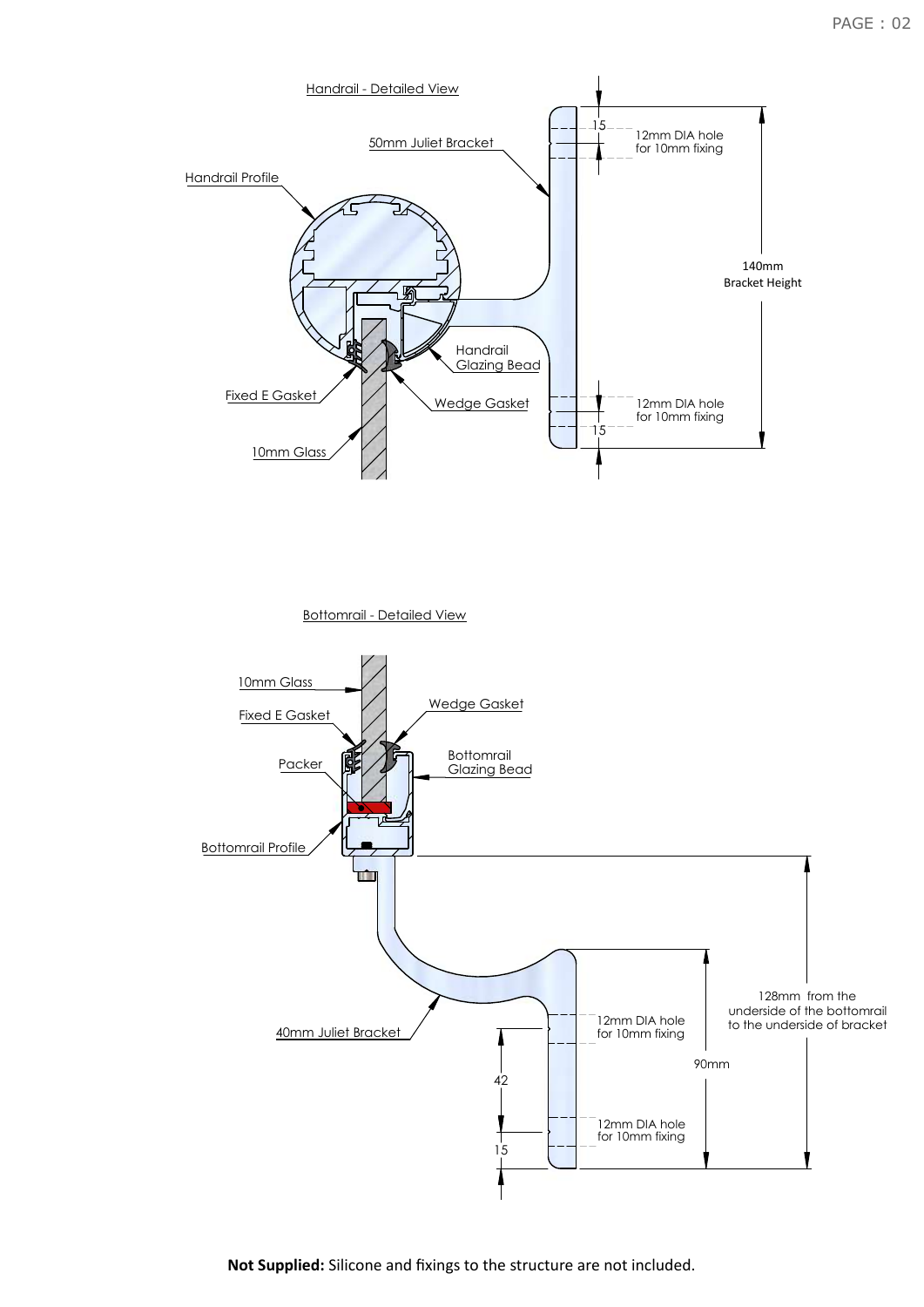

01) Unpack your Juliet, remove the handrail and bottomrail glazing beads and place to one side.



03) Position the bottomrail to give access to install the glazing bead so that a standard system height of 1145mm (underside of the bottomrail to the top of the handrail) achieves a minimum of 1100mm from the top of the handrail to the finished floor level.



05) Measure the 1145mm from the underside of the bottomrail. Position the handrail centrally and level over the opening.



07) Once positioned correctly mark the fixing locations and with suitable fixings fix the handrail to the structure.



02) Position the bottomrail centrally and level over the opening.



04) Once positioned correctly mark the fixing locations and with suitable fixings fix the bottomrail to the structure.



06) Ensure the handrail is at a minimum of 1100mm from the finished floor level.



08) Stick two 5mm glass packers per glass panel into the bottomrail with a blob of silicone.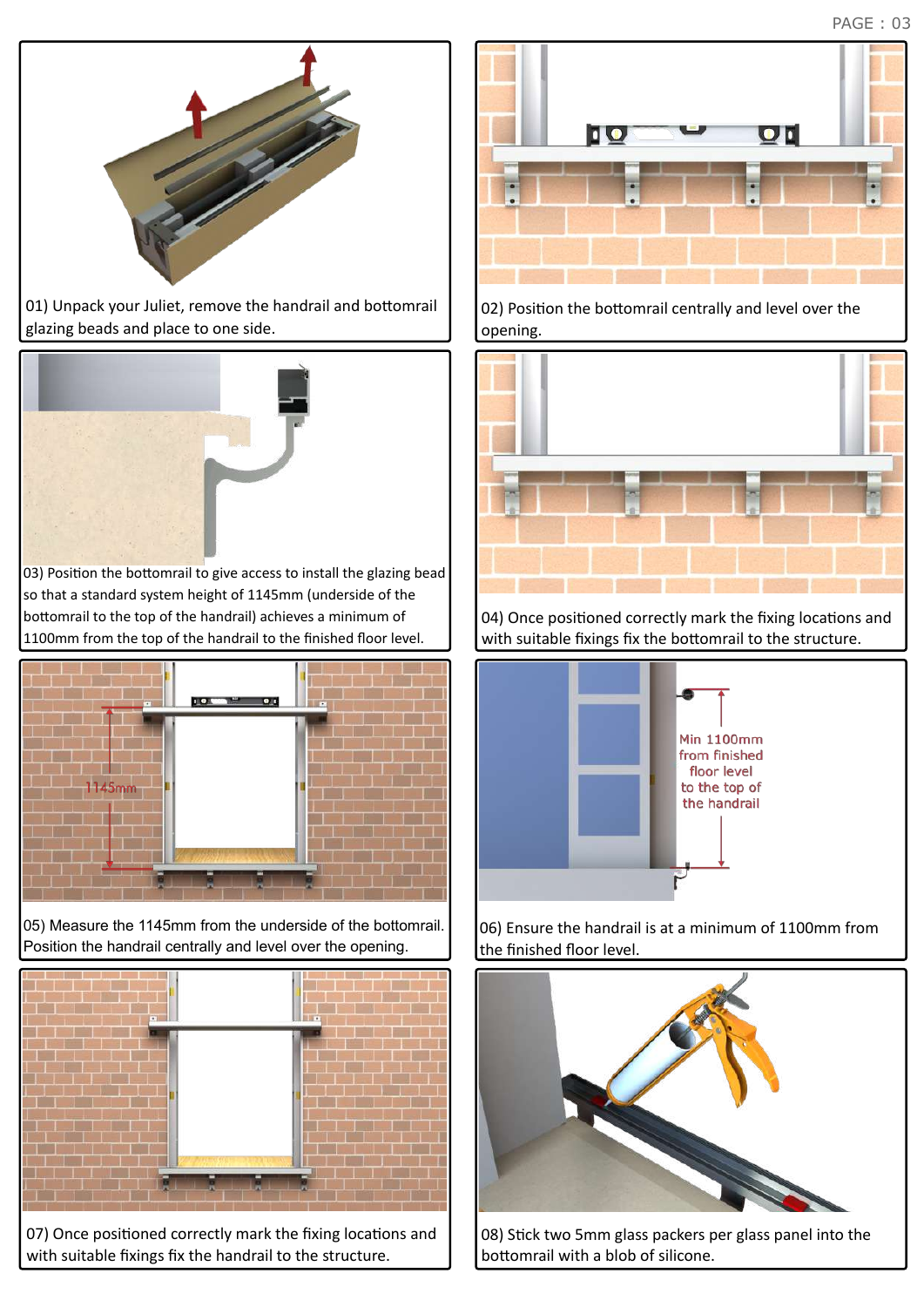

09) Remove any labels, spacers or films from the glass panel(s)



11) Install the bottomrail and handrail glazing bead bits and wedge gasket to hold the glass panel(s) temporarily. <sup>1</sup> 12) Installed handrail glazing bead bits and wedge rubber.



13) Installed bottomrail glazing bead bits and wedge rubber.



15) Apply a continuous silicone bead to fill the void between the bottomrail and the glass panel(s).



10) Seat a glass panel onto the packers and pivot the panel up to make contact with the fixed (E) gaskets.





14) Adjust the glass panels and gaps as required.



16) Apply a continuous silicone bead to fill the void between the handrail and the glass panel(s).